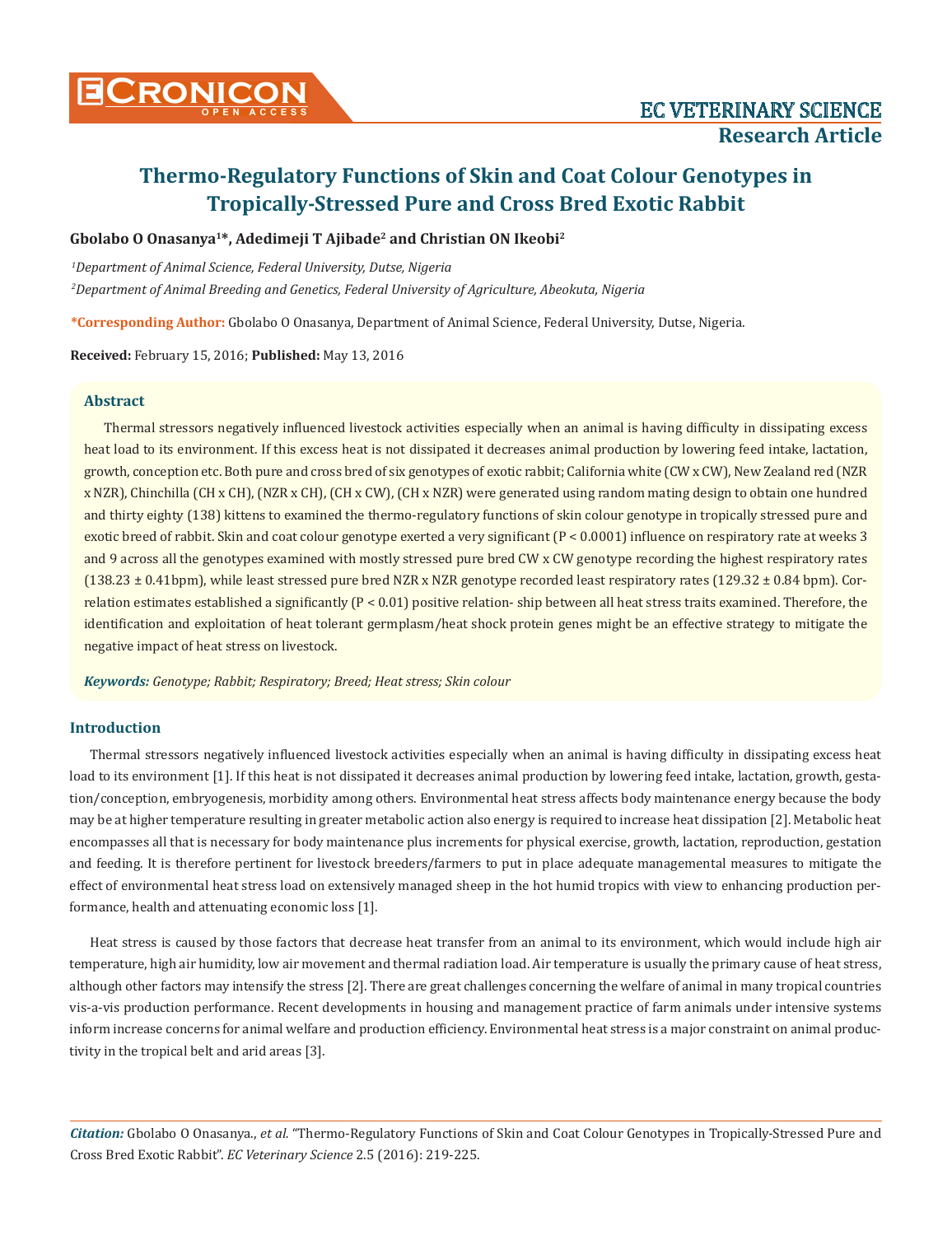Environmental heat stress evokes a series of drastic changes in biological functions of dairy animals including disturbance in metabolism of water, energy, protein, mineral and hormonal secretions, these changes adversely affect several animal production parameters viz., fertility, milk production, feed intake, growth and animal health negatively [4-6].

220

Several factors alluded to the unique characters of animals with higher air density, densely populated glossy hair, larger sweat glands and the ability to sweat more freely through the abundant pores of the skin [7]. The short, thick, densely present glossy hair coat reflects much of the sun rays, enhancing conductive and convective heat loss. An abundance of loose skin is thought to contribute to the ability to withstand warm weather by increasing the body surface area to dissipate heat [8]. Therefore, this study intends to examine and explore the roles of skin genotype in tropically stressed exotic rabbit with a view to unraveling the thermo-regulatory modulations of heat tolerant germplasm in order to maintain animal health, optimize performance and mitigation of economic losses.

#### **Materials and Methods**

### **Description of Experimental Site**

This research was conducted at the breeding unit of the department of Animal Breeding and Genetics Teaching and Research Farm, Federal University of Agriculture Abeokuta, Ogun State, Nigeria (7°10'N and 3°2'E). The research site lies in the humid South -Western part of Nigeria with mean annual rain fall and ambient temperature of 1037 mm and 34.7°C respectively with relative humidity of 82 and altitude of 72m above sea level.

#### **Experimental Animals and Management**

The breeder stock (30 does and 6 bucks) was randomly selected from tropically bred exotic flock for generation of pure and cross bred genotypes. Both pure and cross bred of six (6) skin and coat colour genotypes of exotic rabbit; California white (CW x CW), New Zealand red (NZR x NZR), Chinchilla (CH x CH), (NZR x CH), (CH x CW), (CH x NZR) were generated using random mating design to obtain one hundred and thirty eight (138) kittens to examined the thermo-regulatory functions of skin and coat colour genotype in tropically stressed pure and exotic breed of exotic rabbit. The rabbits were housed in raised hutches made of wooden and metallic material with breeding does and bucks housed in an individual cell size of 100 x 60 x 80 cm<sup>3</sup> having wire gauze body and floor for efficient waste management and ventilation. The breeder stock was fed with compounded ratio, clean and cool water and greens (*Panicum maximum, Asphillia africana*  and *Tridax procumbens* were given at *ad libitum*). All medication and vaccinations were adhere to religiously and strictly.

### **Mating, Kidding and Litters Management**

Six (6) months old does were served with bucks at 6-7 months of age. Mating (6 bucks: 5 does) was carried out early in the morning when does were introduced into the individual bucks cell for mating. After mating, the does were returned to their individual cells and this was done for three consecutive days to ensure effective copulation. Between days 10-14 palpating of the abdomen was carried to confirm pregnancy. At day 30, pregnant doe kidded in an already provided fur bedded nesting box. After kidding, the dead kittens were removed. The healthy kittens in each genotypic group were examined for birth defects and defective kittens were discarded. The kittens were maintained on doe's milk till weaning (42<sup>th</sup> day/6 weeks). Each weaner was transferred into previously disinfected growers hutch with each weaner housed in an individual cell till post-weaning age (growers' age) at  $84<sup>th</sup>$  day /12<sup>th</sup> week/3 months.

#### **Measurement of Heat Stress Traits**

Digital thermometer was used to measure the body temperature via the fore limb armpit of the rabbits. Rectal temperature was measured with the digital thermometer placed about 2 cm into the rectum while, respiratory rate was measured in breaths per minute by counting the number of flank movements per minute using a stop watch and stethoscope. On daily basis, heat stress traits from all the six (6) skin and coat colour genotypes were measured early in the morning between 7-8 am before the rising of the sun in the morning and these measurement was repeated when the intensity of the sun was at its peak (1 pm-2 pm) in the afternoon. Heat stress trait measure-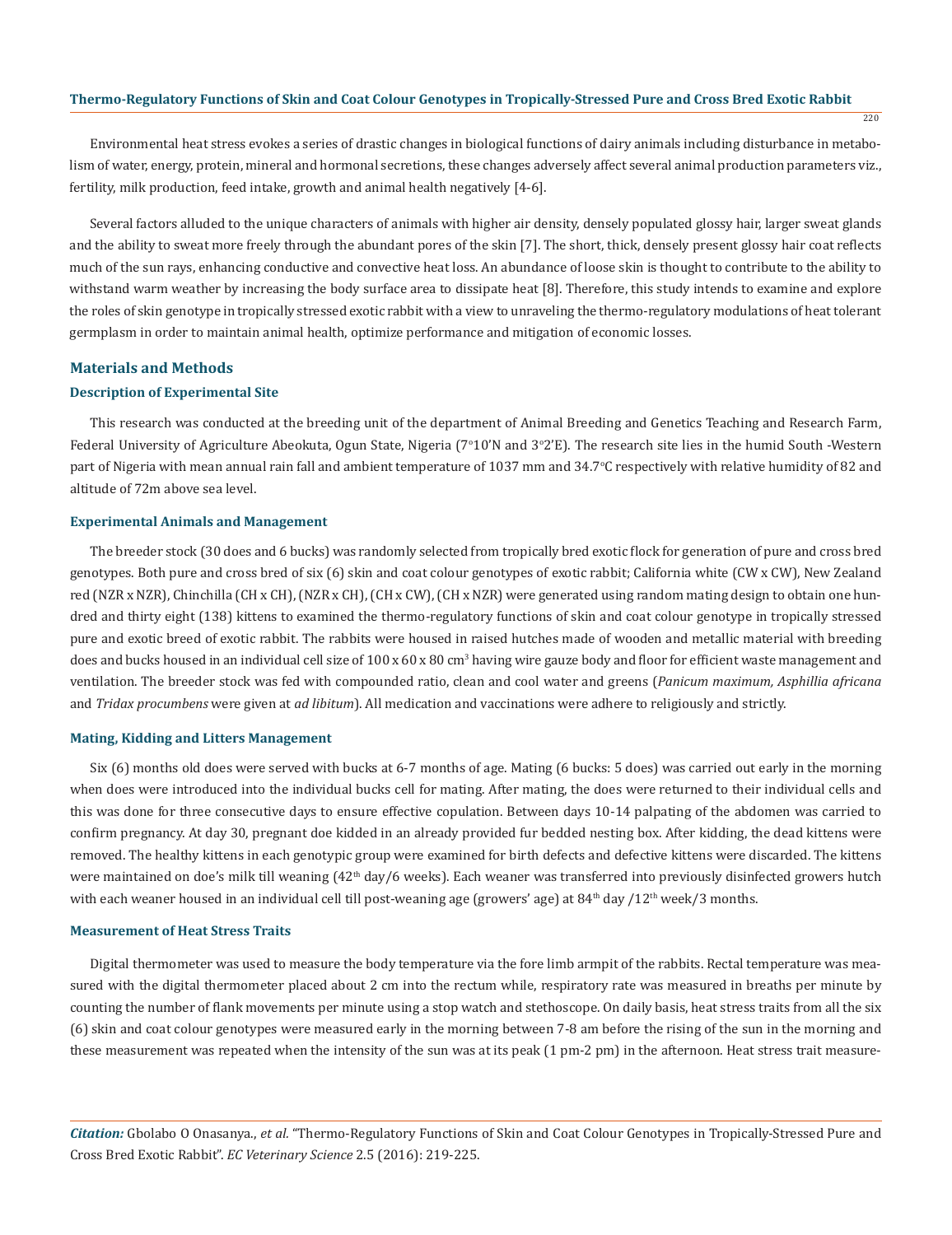221

ment was recorded twice per week commencing from pre-weaning age  $(21<sup>th</sup> day/3$  weeks) till the post-weaning age/growers age  $(84<sup>th</sup>$ day/12 weeks/3 months).

#### **Statistical Analysis**

All data collected were estimated using completely randomized design of SAS version [20]. The linear model employed was:

 $Y_i = \mu + A_i + e_i$ 

Where,

Y<sub>i</sub>= Trait of interest;

µ= Population mean;

A<sub>i</sub>= Effect of i<sup>th</sup> skin and colour coat genotype (i<sup>th</sup>=CW x CW, NZR x NZR, CH x CH, NZR x CH, CH x CW, CH x NZR);

e<sub>i</sub>= Random error associated with each record (assumed to be normally, independently and identically distributed with zero mean and constant variance) and all means were separated using Duncan multiple range test procedure [9].

#### **Results**

The influence of skin and coat colour genotype on body temperature and rectal temperature did not follow any significant (P>0.05) pattern across all weeks considered (Tables 1-3). However, skin and coat colour genotype exerted a very significant (P<0.0001) influence on respiratory at weeks 3 and 9 (Table 1). At 3 weeks, mostly stressed pure bred CW x CW genotype recorded highest respiratory rate  $(136.45 \pm 0.61$  breaths per minutes), while pure bred NZR x NZR genotype recorded the least respiratory rate  $(132.88 \pm 0.99$  breaths per minutes). At week 3, cross bred NZR x CH genotype had the highest respiratory rate  $(135.12 \pm 0.06$  breaths per minutes) relative to the least respiratory rate (130.64 ± 0.57 breaths per minutes) recorded in cross bred CW x NZR genotype (Table 1). At week 9, mostly stressed pure bred CW x CW genotype recorded highest respiratory rate (138.23 ± 0.41 breaths per minutes), while the least stressed pure bred NZR x NZR genotype recorded the least respiratory rate (129.32 ± 0.84 breaths per minutes). At week 9, cross bred NZR x CH genotype had the highest respiratory rate (136.54 ± 0.32 breaths per minutes) relative least respiratory rate (132.65 ± 0.05 breaths per minutes) obtained in cross bred CW x NZR genotype (Table 2). At week 12, though, skin colour genotype exerted no significant (P > 0.05) influence on respiratory rate but a statistically different values were recorded with pure bred CW x CW genotype having  $(135.33 \pm 0.04$  breaths per minutes) relative to pure bred CH x CH genotype (129.09 ± 0.76 breaths per minutes). Also, Cross bred CW x NZR genotype had a statistically higher respiratory rate  $(134.61 \pm 0.49$  breaths per minutes) compared to cross bred NZR x CH genotype  $(128.44 \pm 0.82$  breaths per minutes) (Table 3).minutes) (Table 3).

| Genotype           | <b>Body Weight (kg)</b>        | <b>Respiratory Rate (bpm)</b>   | <b>Rectal Temperature (°C)</b> |
|--------------------|--------------------------------|---------------------------------|--------------------------------|
| CW x CW            | $39.64 \pm 0.56^{\circ}$       | $136.45 \pm 0.61$ <sup>a</sup>  | $38.13 \pm 0.40^{\circ}$       |
| NZR x NZR          | $36.16 \pm 0.07$ <sup>b</sup>  | $132.88 \pm 0.99^{\circ}$       | $38.06 \pm 0.06^{\circ}$       |
| CH x CH            | $39.21 \pm 0.06^{\circ}$       | $133.22 \pm 0.87$ <sup>b</sup>  | $38.01 \pm 0.06^{\circ}$       |
| NZR x CH           | $36.37 \pm 0.03^b$             | $135.12 \pm 0.06^{\circ}$       | $37.52 \pm 0.05^{\circ}$       |
| CH <sub>x</sub> CW | $37.48 \pm 0.03$ <sup>ab</sup> | $133.12 \pm 0.61^b$             | $38.02 \pm 0.05^{\circ}$       |
| CW x NZR           | $39.53 \pm 0.06^{\circ}$       | $130.64 \pm 0.57$ <sup>ab</sup> | $38.57 \pm 0.03^b$             |

 *a, b Means with different superscripts within the same column are very significantly different (P < 0.0001). Table 1: Mean Values for the Effect of Skin and Colour Genotype on Heat Tolerant Traits at Week 3.*

According to Table 4, estimation of correlation studies established a positively significant (P < 0.05) relationship between rectal temperature and body temperature  $(r = 0.700)$  recorded in the morning. A positively significant  $(P < 0.05)$  association was observed between respiratory rate and body temperature  $(r = 0.162)$  recorded in the morning. A highly correlated  $(P > 0.01)$  relationship between respiratory rate and rectal temperature  $(r = 0.128)$  measured in the morning (Table 4).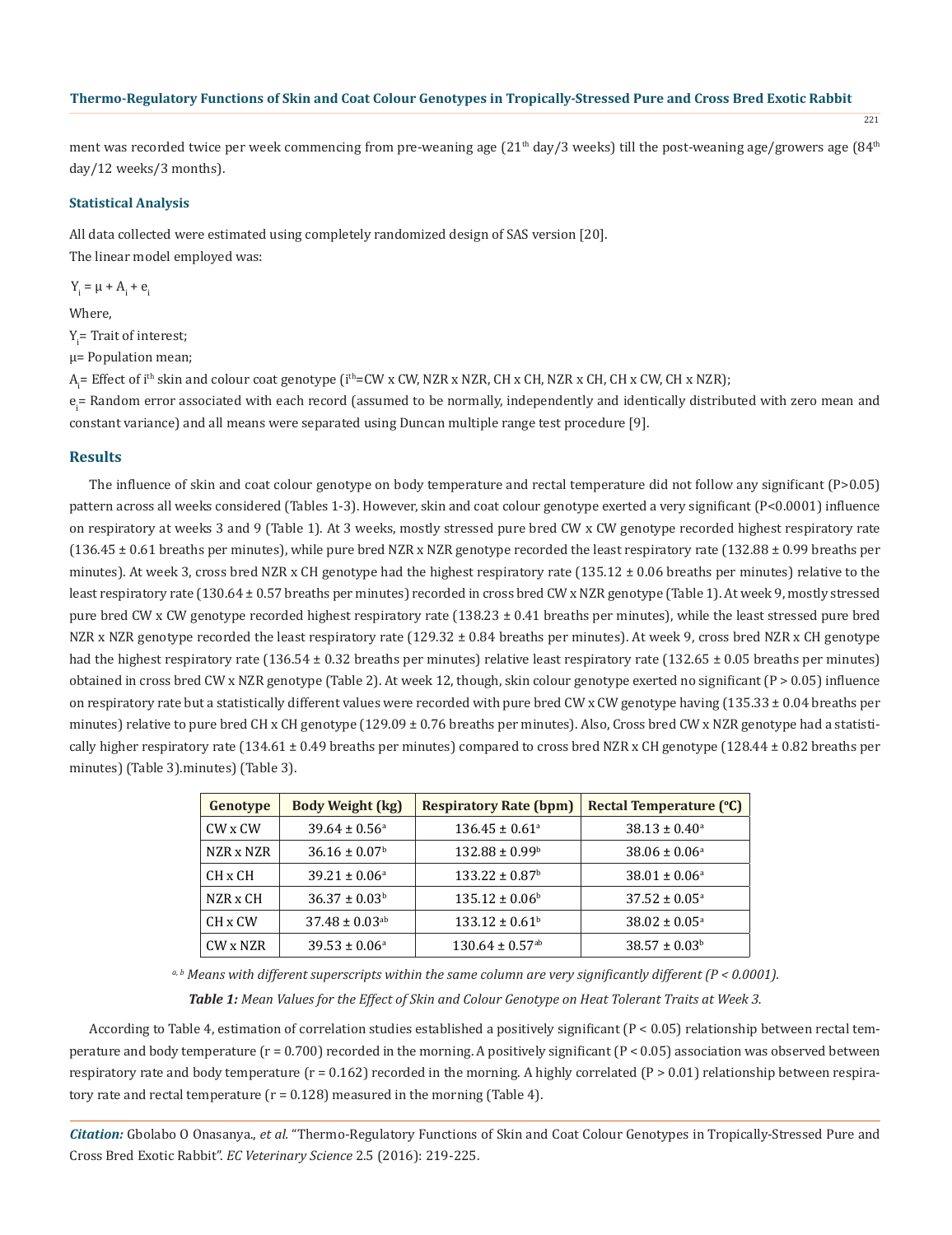222

| Genotype           | <b>Body Weight (kg)</b>        | <b>Respiratory Rate (bpm)</b>  | Rectal Temperature (°C)       |  |
|--------------------|--------------------------------|--------------------------------|-------------------------------|--|
| CW x CW            | $39.05 \pm 0.03^b$             | $138.23 \pm 0.41^a$            | $38.08 \pm 0.07$ <sup>a</sup> |  |
| NZR x NZR          | $39.57 \pm 0.49^{\circ}$       | $129.32 \pm 0.84$ <sup>b</sup> | $37.73 \pm 0.08$ <sup>a</sup> |  |
| CH <sub>x</sub> CH | $39.23 \pm 0.06$ <sup>ab</sup> | $130.40 \pm 0.91$ <sup>b</sup> | $38.06 \pm 0.05^{\circ}$      |  |
| NZR x CH           | $38.80 \pm 0.44^b$             | $136.54 \pm 0.32$ <sup>a</sup> | $37.79 \pm 0.07^{\rm b}$      |  |
| CH <sub>x</sub> CW | $38.62 \pm 0.63$ <sup>a</sup>  | $134.82 \pm 0.47$ <sup>a</sup> | $37.42 \pm 0.04^b$            |  |
| CW x NZR           | $38.93 \pm 0.66^{\circ}$       | $132.65 \pm 0.05^{\circ}$      | $38.02 \pm 0.04$ <sup>a</sup> |  |

*a, b Means with different superscripts within the same column are very significantly different (P < 0.0001).*

*Table 2: Mean Values for the Effect of Skin and Colour Genotype on Heat Tolerant Traits at Week 9.*

| Genotype  | <b>Body Weight (kg)</b>       | <b>Respiratory Rate (bpm)</b>  | <b>Rectal Temperature (°C)</b> |  |
|-----------|-------------------------------|--------------------------------|--------------------------------|--|
| CW x CW   | $40.74 \pm 0.06^{\circ}$      | $135.33 \pm 0.04^{\circ}$      | $39.12 \pm 0.68$ <sup>a</sup>  |  |
| NZR x NZR | $39.28 \pm 0.06^{\circ}$      | $130.51 \pm 1.22^{\rm b}$      | $37.05 \pm 0.06^{\circ}$       |  |
| CH x CH   | $38.15 \pm 0.05^{\circ}$      | $129.09 \pm 0.76$ <sup>b</sup> | $38.34 \pm 3.07^{\circ}$       |  |
| NZR x CH  | $39.19 \pm 0.87$ <sup>a</sup> | $128.44 \pm 0.82a^b$           | $36.50 \pm 0.84^b$             |  |
| CH x CW   | $38.65 \pm 0.33^b$            | $132.28 \pm 1.34$ <sup>b</sup> | $38.00 \pm 3.12$ <sup>a</sup>  |  |
| CW x NZR  | $39.53 \pm 0.05^{\circ}$      | $134.61 \pm 0.49^{\circ}$      | $38.56 \pm 0.95^{\circ}$       |  |

*a, b Means with different superscripts within the same column are not significantly different (P > 0.05).*

*Table 3: Mean values for the Effect of Skin and Colour Genotype on Heat Tolerant Traits at Week 12.*

| <b>Heat Stress Traits</b>                          | <b>Morning Body</b><br><b>Temperature</b><br>$(^0c)$ | <b>Morning Rectal</b><br><b>Temperature</b><br>$(^0c)$ | <b>Morning Respi-</b><br>ratory Rate<br>(Bpm) | <b>Afternoon</b><br><b>Body Temper-</b><br>ature $(^0c)$ | <b>Afternoon Rec-</b><br>tal Tempera-<br>ture<br>$(^0c)$ | <b>Afternoon</b><br><b>Respiratory</b><br>Rate (Bpm) |
|----------------------------------------------------|------------------------------------------------------|--------------------------------------------------------|-----------------------------------------------|----------------------------------------------------------|----------------------------------------------------------|------------------------------------------------------|
| Morning Body Tem-<br>perature $(^{\circ}C)$        | 1                                                    |                                                        |                                               |                                                          |                                                          |                                                      |
| <b>Morning Rectal</b><br>Temperature $(^{\circ}C)$ | $0.700*$                                             | 1                                                      |                                               |                                                          |                                                          |                                                      |
| Morning Respira-<br>tory rate (bpm)                | $0.162*$                                             | $0.128**$                                              | $\mathbf{1}$                                  |                                                          |                                                          |                                                      |
| Afternoon Body<br>Temperature $(^{\circ}C)$        | $0.351**$                                            | $0.191**$                                              | $0.075*$                                      | $\mathbf{1}$                                             |                                                          |                                                      |
| Afternoon Rectal<br>Temperature $(^{\circ}C)$      | $0.228**$                                            | $0.143**$                                              | $-0.061^{NS}$                                 | 0.673                                                    | 1                                                        |                                                      |
| Afternoon Respira-<br>tory rate (bpm)              | $0.700*$                                             | $0.142**$                                              | $0.212**$                                     | $0.167**$                                                | $0.122**$                                                | $\mathbf{1}$                                         |

*NS: Non-significant; \* Significant Correlation (P < 0.05); \*\* Highly Significant Correlation (P < 0.01).*

*Table 4: Estimation of Correlation between Heat Stress Traits Recorded in the Morning and Afternoon.*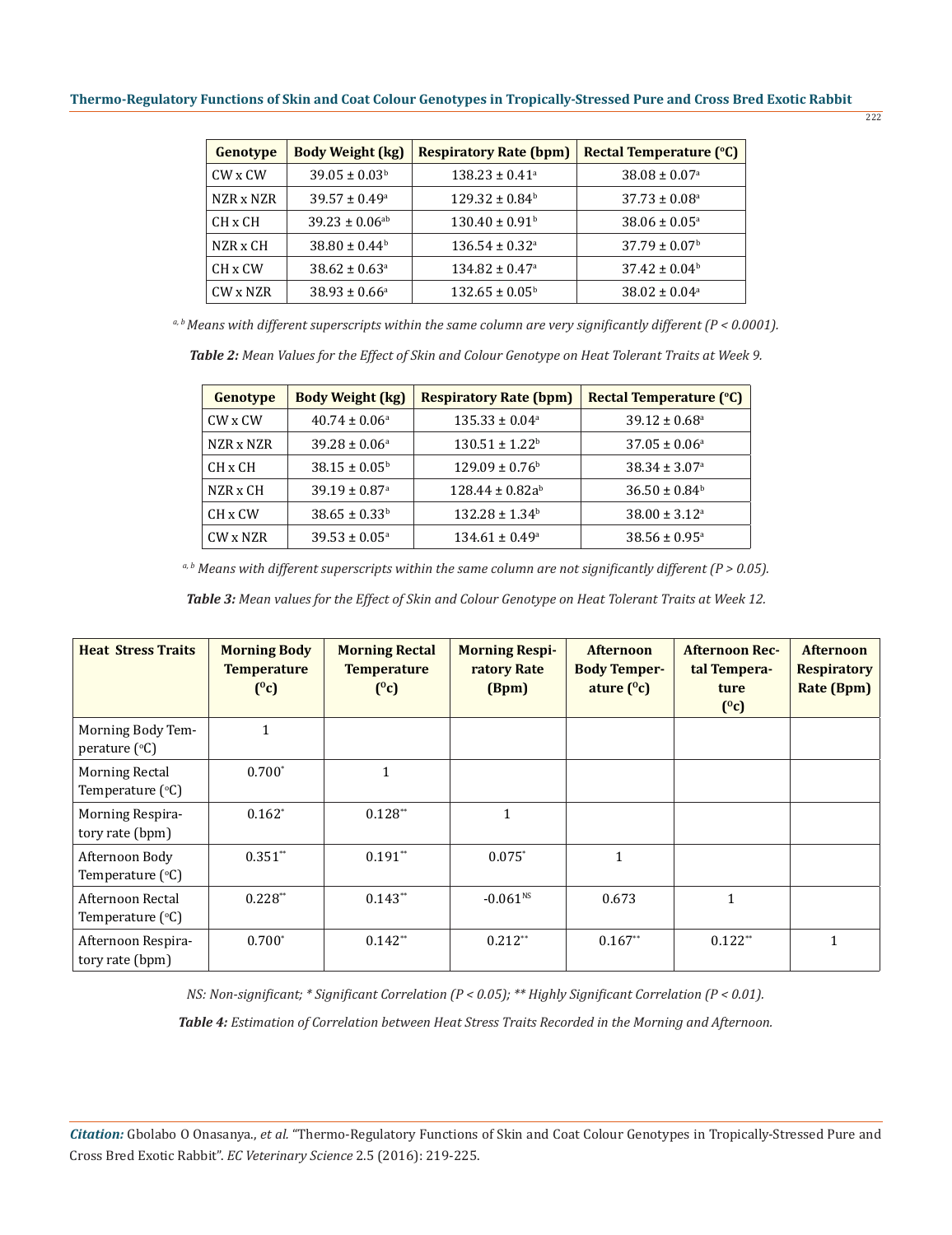223

Similarly, a significantly (P < 0.01) high correlation between body temperature recorded in the afternoon and body temperature (r = 0.351) as well as rectal temperature (r = 0.191) recorded in the morning. A significantly (P < 0.05) positive association was recorded between body temperature measured in the afternoon and respiratory rate  $(r = 0.075)$  measured in the morning. Also, there was highly significant  $(P < 0.01)$  correlation between rectal temperature obtained in the afternoon and body temperature  $(r = 0.228)$  as well as rectal temperature ( $r = 0.143$ ) obtained in the morning. A significant ( $P < 0.05$ ) correlation existed between rectal temperature and body temperature ( $r = 0.673$ ) obtained in afternoon. A positive correlation ( $P < 0.05$ ) was established between respiratory rate and body temperature ( $r = 0.700$ ) obtained in the afternoon. An evidently, a highly correlated relationship ( $P < 0.01$ ) was recorded between respiratory rate measured in the afternoon and rectal temperature  $(r = 0.142)$  as well as respiratory rate  $(r = 0.212)$  as recorded in the morning. Respiratory rate measured in the afternoon showed a significantly  $(P < 0.01)$  high relationship with body temperature  $(r = 0.167)$  and rectal temperature measured in the afternoon (Table 4).



*Plate 1: Pie Chart Showing Colour Coat Distribution of Exotic Rabbit Genotypes.*

# **Discussion**

In mammals, respiration is the direct expulsion of carbon-dioxide from tissues of the body and elimination of moisture from respiratory tract to help prevent hyperthermia under high ambient temperature, which is a major adaptive feature of domestic livestock in the hot tropical Africa [10]. Effect of skin and coat colour genotype evidently affected respiratory rate where heat stressed pure bred California white had the highest respiratory rate (138.23 ± 0.41bpm), relative to its pure and cross bred genotypes (NZR x NZR, CH x CH, NZR x CH, CH x CW, CH x NZR) counterparts, heat tolerant pure bred New Zealand red genotype (fawn colour coat/ light greyish red coat) had the least respiratory rate (129.32 ± 0.84 bpm )compared its pure and cross bred genotypes (CW x CW, CH x CH, NZR x CH, CH x CW, CH x NZR) and this could be related to bigger body size, weight, breed and bigger surface area to volume ratio in larger breeds compared to smaller counterparts as they influence respiratory rate and thermo-regulation [11-14]. This result is corroborated by earlier workers that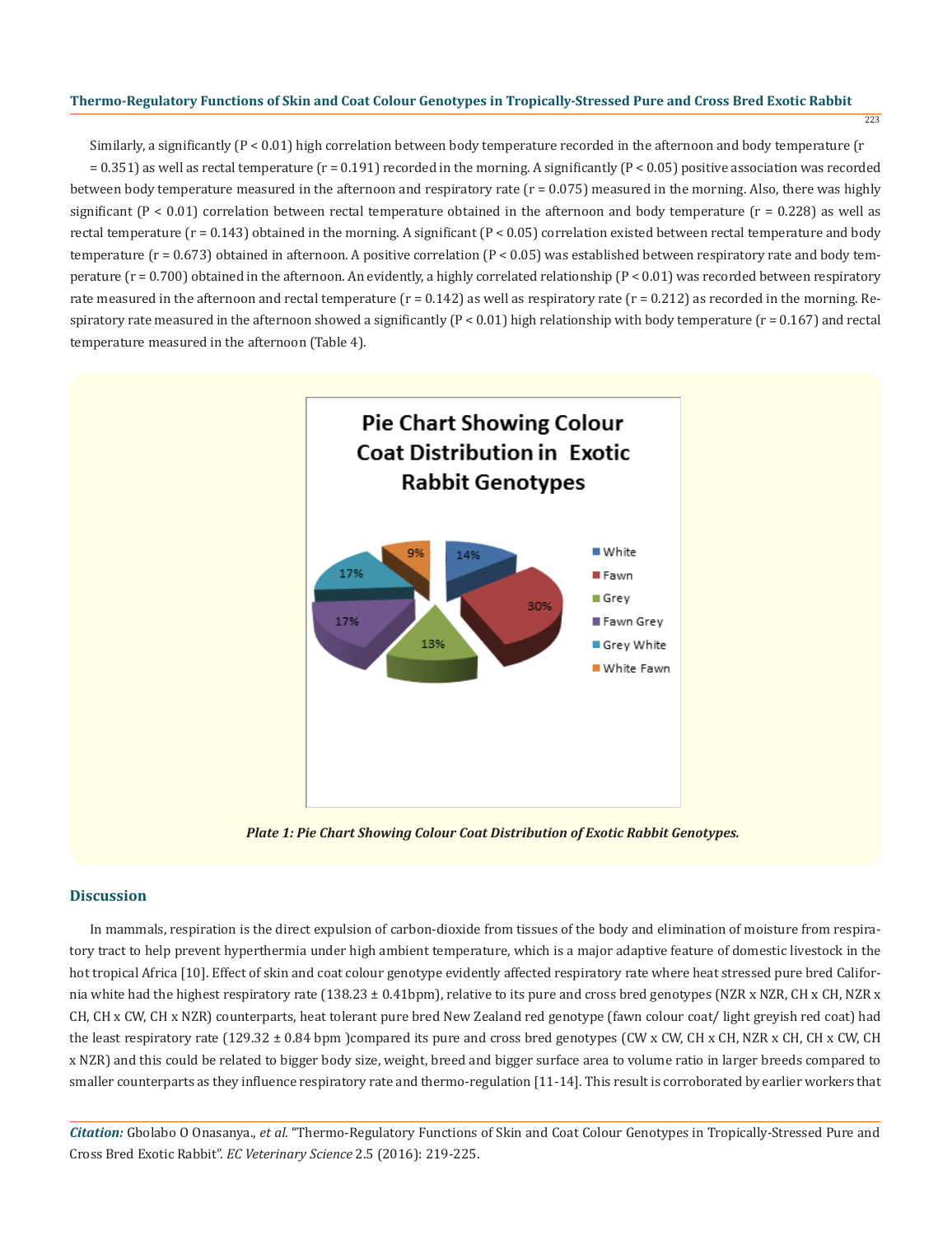the respiratory rate is an indication of the physiological alterations of stressed animal and it is also directly influenced by the animals' physical activities and environmental conditions [15-17].

224

Respiratory rate is an excellent determination of heat stress according to panting rate and consequent (low: 40-60 breaths per minute, medium: 60-80 bpm, high: 80-120 bpm, severe heat stress: >150 breaths per minute (cattle) and >200 bpm (sheep) [16]. According to Silanikove [19] respiratory rate can be used to assess severity of heat stress as observed during panting since panting appears to be the most accessible and easiest method for evaluating heat stress condition. Panting is a thermo-regulatory mechanism for cooling of animals' body via respiratory evaporation [18].

Cross bred NZR x CH genotype (fawn grey colour coat) had higher respiratory rate compared to its other cross bred counterparts (CH x CW and CH x NZR) examined. Cross bred CW x NZR genotype (white fawn colour coat) had the least respiratory rate relative to higher respiratory rate recorded in both pure and cross bred genotypes (CW x CW, NZR x NZR, CH x CH, NZR x CH, CH x CW) examined especially at week 3. This could be due to advantage of heterosis of the cross bred which could have been influenced by the gene interaction owing to the significance of New Zealand red dam gene which could have made the genotype tolerant to heat stress as observed in pure bred New Zealand red genotype (fawn colour/light greyish red coat).

Correlation estimates established a relationship between heat tolerant traits measured at different period of the day. An evident inter-relationship exists between respiratory rate, body temperature and rectal temperature across the morning and afternoon periods. This confirms the earlier reports that rectal temperature, respiratory rate and body temperature are excellent indicators of physiological response to heat stress load, physiological stressors, thermo-regulatory mechanisms, thermal environment and adaptability to extremes of weather (intense sunshine/solar radiation and intense cold) and are good assessment of animals under heat stress condition [1]. According to Silanikove [19], respiratory rate can be used to assess severity of heat stress using panting as this thermo-regulatory mechanism constitute an accessible panel for accessing heat stress. Panting is a thermo-regulatory mechanism for cooling of animals' body via respiratory evaporation [18]. Respiratory rate is an excellent determination of heat stress according to panting rate and consequent (low: 40-60 breaths per minute, medium: 60-80 bpm, high: 80-120 bpm, severe heat stress: >150 breaths per minute (cattle) and >200 bpm (sheep) [16].

## **Conclusion**

This study established the thermo-regulatory functions of skin and colour coat genotype in thermo-regulatory modulation of rabbits under heat stress regardless of any period of the day. Similarly, this study confirmed that there are interplay complex traits (genotype, breed strain, ecology and husbandry system) influencing stress management in rabbit regardless of the genotype, breed or strain. Also, respiratory rate is excellent indicator of physiological response of heat stress, thermo-regulatory mechanisms, thermal environment, extremes of weather (intense sunshine/solar radiation and intense cold), and it constitute a critical panel for the diagnosing animals under heat stress condition. Therefore, an effective and efficient breeding program must be adopted in determining heat sensitive and heat tolerant breeds of rabbit to mitigate the effect of environmental heat stress load on tropically-bred exotic rabbit with view to enhancing production performance, health and attenuating economic loss. Finally, genomic study should be conducted into thermo-regulatory functions of heat shock protein genes (HSPs) signatures with a view to investigating what makes California white genotypes stress sensitive relative to other genotypes despite its white colour coat advantage which is assume to play a critical role in better heat stress management relative to other colour coated rabbit.

## **Bibliography**

- 1. Onasanya GO., *et al*. "Interrelationship Studies between Heat Stress Traits, Blood and Serum Bio-Chemical Indices of Extensively Managed Nigerian Sheep". *Journal of Agriculture and Veterinary Science* 7.10 (2014): 43-46.
- 2. Morrison SR. "Ruminant Heat Stress: Effect on Production and Means of Alleviation". *Journal of Animal Science* 57.6 (1983): 1594- 1600.